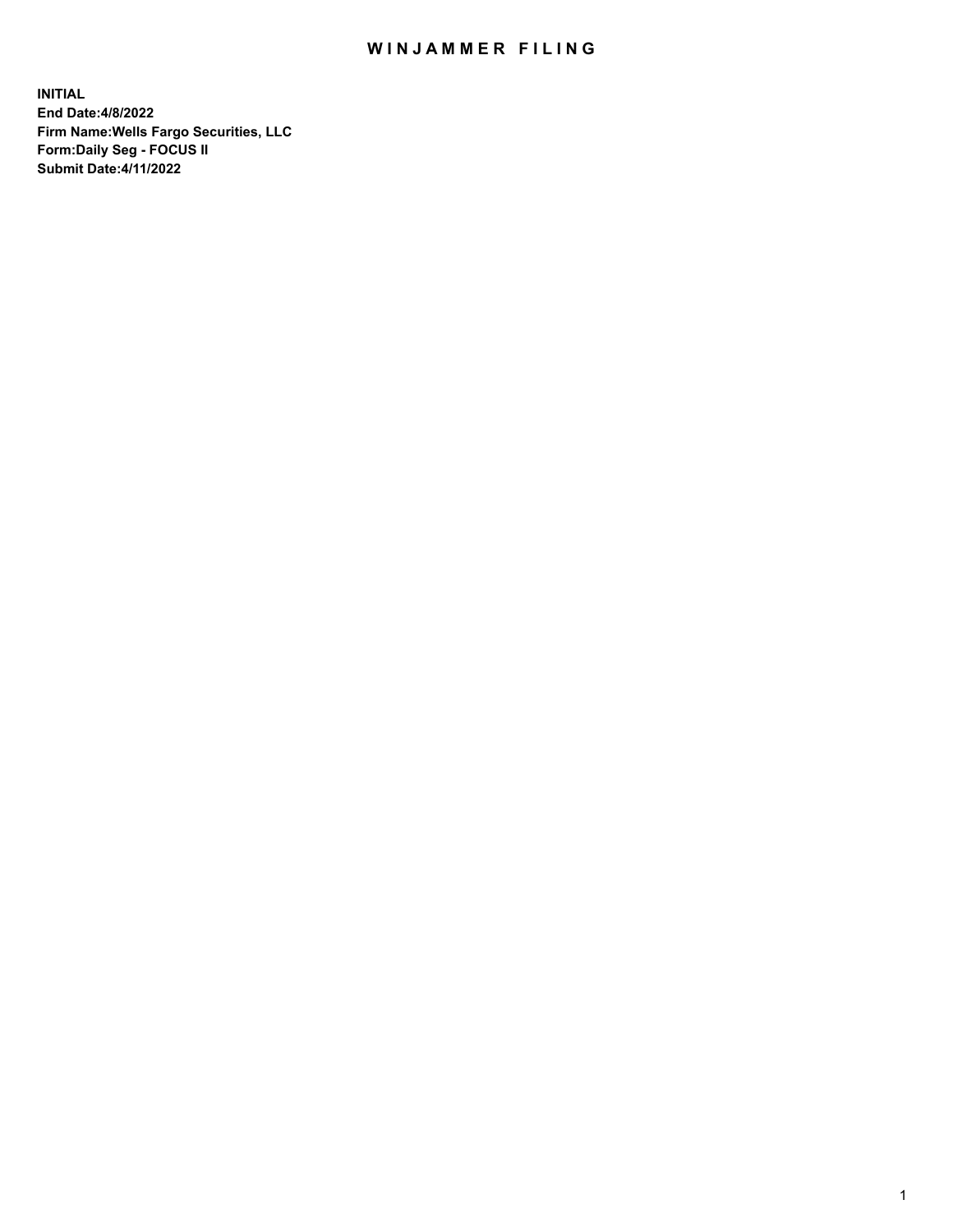**INITIAL End Date:4/8/2022 Firm Name:Wells Fargo Securities, LLC Form:Daily Seg - FOCUS II Submit Date:4/11/2022 Daily Segregation - Cover Page**

| Name of Company                                                                                                                                                                                                                                                                                                                | <b>Wells Fargo Securities LLC</b>                          |
|--------------------------------------------------------------------------------------------------------------------------------------------------------------------------------------------------------------------------------------------------------------------------------------------------------------------------------|------------------------------------------------------------|
| <b>Contact Name</b>                                                                                                                                                                                                                                                                                                            | <b>James Gnall</b>                                         |
| <b>Contact Phone Number</b>                                                                                                                                                                                                                                                                                                    | 917-699-6822                                               |
| <b>Contact Email Address</b>                                                                                                                                                                                                                                                                                                   | james.w.gnall@wellsfargo.com                               |
| FCM's Customer Segregated Funds Residual Interest Target (choose one):<br>a. Minimum dollar amount: ; or<br>b. Minimum percentage of customer segregated funds required:% ; or<br>c. Dollar amount range between: and; or<br>d. Percentage range of customer segregated funds required between:% and%.                         | 105,000,000<br><u>0</u><br>0 <sub>0</sub><br>00            |
| FCM's Customer Secured Amount Funds Residual Interest Target (choose one):<br>a. Minimum dollar amount: ; or<br>b. Minimum percentage of customer secured funds required:%; or<br>c. Dollar amount range between: and; or<br>d. Percentage range of customer secured funds required between:% and%.                            | 30,000,000<br><u>0</u><br>0 <sub>0</sub><br>0 <sub>0</sub> |
| FCM's Cleared Swaps Customer Collateral Residual Interest Target (choose one):<br>a. Minimum dollar amount: ; or<br>b. Minimum percentage of cleared swaps customer collateral required:% ; or<br>c. Dollar amount range between: and; or<br>d. Percentage range of cleared swaps customer collateral required between:% and%. | 355,000,000<br><u>0</u><br>00<br>00                        |

Attach supporting documents CH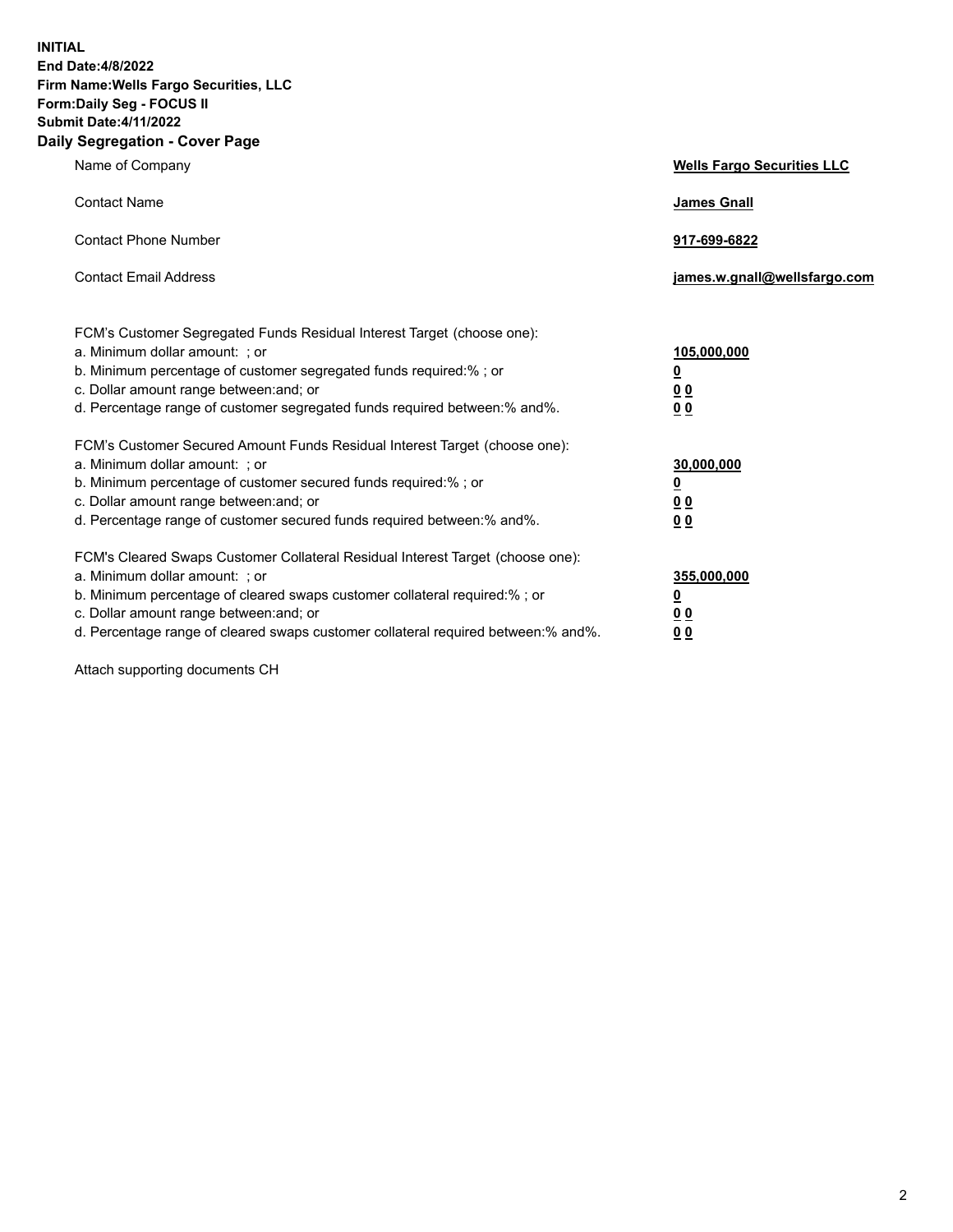**INITIAL End Date:4/8/2022 Firm Name:Wells Fargo Securities, LLC Form:Daily Seg - FOCUS II Submit Date:4/11/2022 Daily Segregation - Secured Amounts**

## Foreign Futures and Foreign Options Secured Amounts Amount required to be set aside pursuant to law, rule or regulation of a foreign government or a rule of a self-regulatory organization authorized thereunder **0** [7305] 1. Net ledger balance - Foreign Futures and Foreign Option Trading - All Customers A. Cash **661,677,455** [7315] B. Securities (at market) **359,559,859** [7317] 2. Net unrealized profit (loss) in open futures contracts traded on a foreign board of trade **-199,443,593** [7325] 3. Exchange traded options a. Market value of open option contracts purchased on a foreign board of trade **20** [7335] b. Market value of open contracts granted (sold) on a foreign board of trade **0** [7337] 4. Net equity (deficit) (add lines 1. 2. and 3.) **821,793,741** [7345] 5. Account liquidating to a deficit and account with a debit balances - gross amount **2,784,464** [7351] Less: amount offset by customer owned securities **-2,782,976** [7352] **1,488** [7354] 6. Amount required to be set aside as the secured amount - Net Liquidating Equity Method (add lines 4 and 5) 7. Greater of amount required to be set aside pursuant to foreign jurisdiction (above) or line 6. FUNDS DEPOSITED IN SEPARATE REGULATION 30.7 ACCOUNTS 1. Cash in banks A. Banks located in the United States **124,398,289** [7500] B. Other banks qualified under Regulation 30.7 **57,327,356** [7520] **181,725,645** [7530] 2. Securities A. In safekeeping with banks located in the United States **493,378,309** [7540] B. In safekeeping with other banks qualified under Regulation 30.7 **0** [7560] **493,378,309** [7570] 3. Equities with registered futures commission merchants A. Cash **-33,752,682** [7580] B. Securities **46,181,550** [7590] C. Unrealized gain (loss) on open futures contracts **72,806,923** [7600] D. Value of long option contracts **20** [7610] E. Value of short option contracts **0** [7615] **85,235,811** [7620] 4. Amounts held by clearing organizations of foreign boards of trade A. Cash **0** [7640] B. Securities **0** [7650] C. Amount due to (from) clearing organization - daily variation **0** [7660]

- D. Value of long option contracts **0** [7670]
- E. Value of short option contracts **0** [7675] **0** [7680]
- 5. Amounts held by members of foreign boards of trade
	-
	- B. Securities **0** [7710]
	- C. Unrealized gain (loss) on open futures contracts **-247,935,793** [7720]
	- D. Value of long option contracts **0** [7730]
	- E. Value of short option contracts **0** [7735] **189,495,444** [7740]
- 6. Amounts with other depositories designated by a foreign board of trade **0** [7760]
- 7. Segregated funds on hand **0** [7765]
- 8. Total funds in separate section 30.7 accounts **949,835,209** [7770]
- 9. Excess (deficiency) Set Aside for Secured Amount (subtract line 7 Secured Statement Page 1 from Line 8)
- 10. Management Target Amount for Excess funds in separate section 30.7 accounts **30,000,000** [7780]
- 11. Excess (deficiency) funds in separate 30.7 accounts over (under) Management Target **98,039,980** [7785]

**821,795,229** [7355]

## **821,795,229** [7360]

 A. Cash **437,431,237** [7700] **128,039,980** [7380]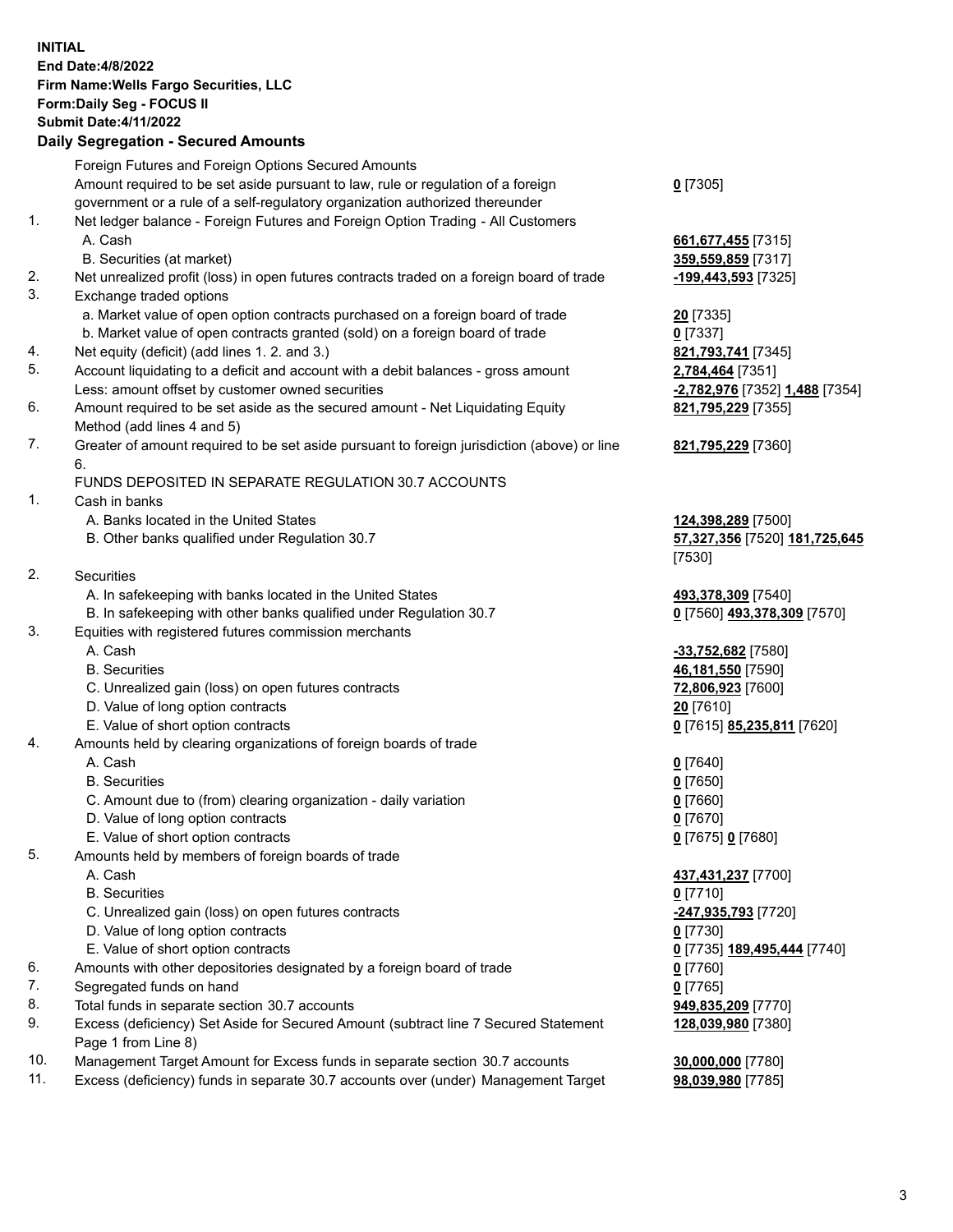**INITIAL End Date:4/8/2022 Firm Name:Wells Fargo Securities, LLC Form:Daily Seg - FOCUS II Submit Date:4/11/2022 Daily Segregation - Segregation Statement** SEGREGATION REQUIREMENTS(Section 4d(2) of the CEAct) 1. Net ledger balance A. Cash **3,638,204,812** [7010] B. Securities (at market) **1,907,653,141** [7020] 2. Net unrealized profit (loss) in open futures contracts traded on a contract market **49,542,171** [7030] 3. Exchange traded options A. Add market value of open option contracts purchased on a contract market **4,033,560,822** [7032] B. Deduct market value of open option contracts granted (sold) on a contract market **-3,743,586,484** [7033] 4. Net equity (deficit) (add lines 1, 2 and 3) **5,885,374,462** [7040] 5. Accounts liquidating to a deficit and accounts with debit balances - gross amount **84,197,246** [7045] Less: amount offset by customer securities **-84,197,212** [7047] **34** [7050] 6. Amount required to be segregated (add lines 4 and 5) **5,885,374,496** [7060] FUNDS IN SEGREGATED ACCOUNTS 7. Deposited in segregated funds bank accounts A. Cash **97,648,740** [7070] B. Securities representing investments of customers' funds (at market) **925,853,549** [7080] C. Securities held for particular customers or option customers in lieu of cash (at market) **107,036,505** [7090] 8. Margins on deposit with derivatives clearing organizations of contract markets A. Cash **3,001,126,552** [7100] B. Securities representing investments of customers' funds (at market) **123,979,437** [7110] C. Securities held for particular customers or option customers in lieu of cash (at market) **1,800,616,636** [7120] 9. Net settlement from (to) derivatives clearing organizations of contract markets **39,934,060** [7130] 10. Exchange traded options A. Value of open long option contracts **4,033,560,822** [7132] B. Value of open short option contracts **-3,743,586,484** [7133] 11. Net equities with other FCMs A. Net liquidating equity **0** [7140] B. Securities representing investments of customers' funds (at market) **0** [7160] C. Securities held for particular customers or option customers in lieu of cash (at market) **0** [7170] 12. Segregated funds on hand **0** [7150] 13. Total amount in segregation (add lines 7 through 12) **6,386,169,817** [7180] 14. Excess (deficiency) funds in segregation (subtract line 6 from line 13) **500,795,321** [7190] 15. Management Target Amount for Excess funds in segregation **105,000,000** [7194] 16. Excess (deficiency) funds in segregation over (under) Management Target Amount Excess **395,795,321** [7198]